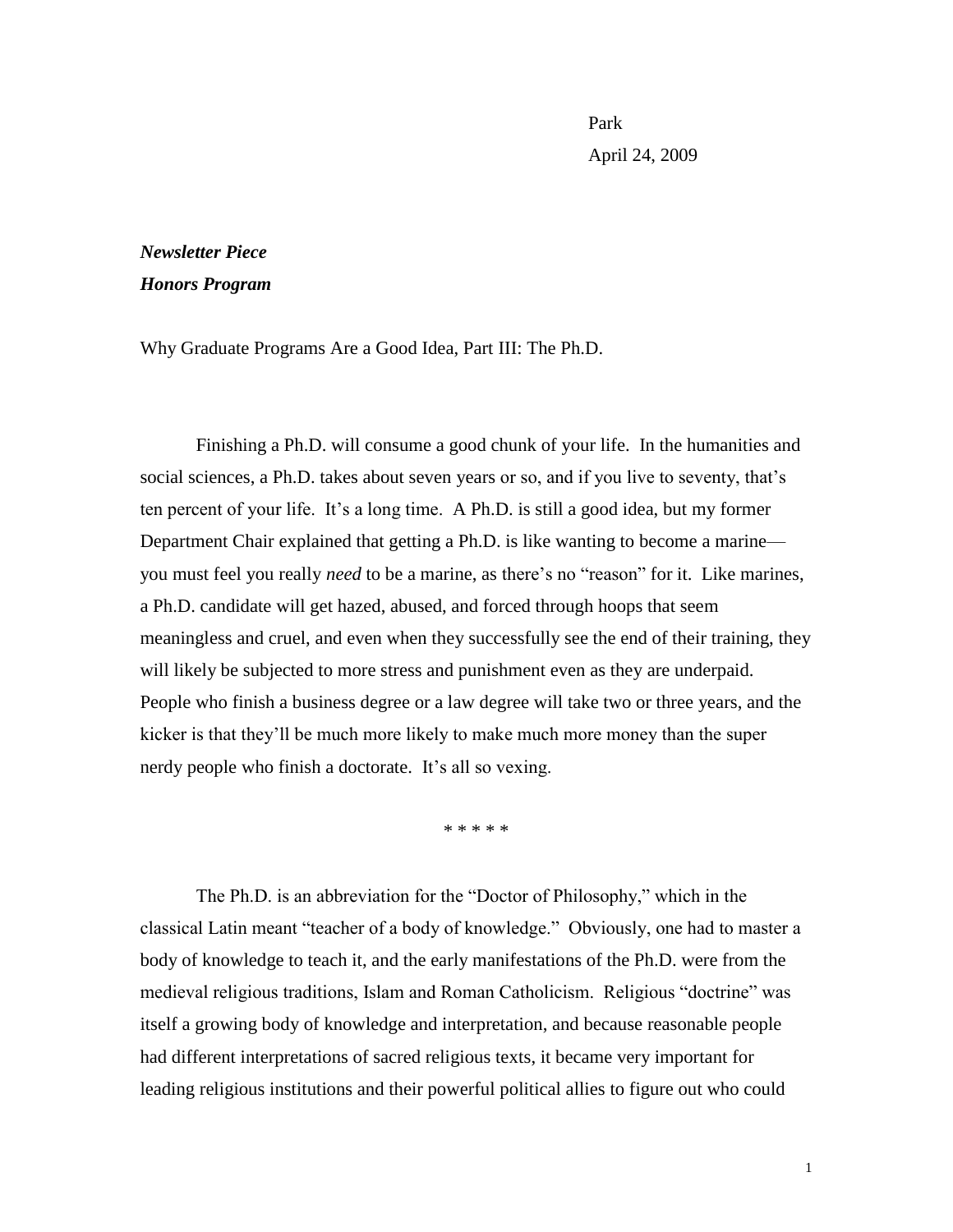and couldn"t speak the truth about the word of God. In Arabic, a "mudarris" is a teacher of religious doctrine, and someone empowered by other senior mudarrissun to interpret the Koran. This often served secular purposes: a sultan or caliph derived his power in part from his claim to defend the Koran, and so the mudarris often served multiple roles as teacher, counselor, and righteous judge.

These practices migrated West, primarily into the Catholic tradition, where religious orders invested priests only after they had demonstrated learning of the Old and New Testaments. Bishops and cardinals were more powerful, and among most religious orders, these men were promoted based on their mastery of both Scripture and Catholic doctrine. They influenced princely politics for centuries. After the Protestant Reformation, each of the Protestant sects funded scholars who could explain why the Roman Catholic church had lost its way, and why their own new doctrines were superior. They trained doctors of their own, and princes who had quarrels with the Catholics for one reason or another eventually funded them, too.

The first group of English Protestant settlers nearly died off in Massachusetts Bay Colony, but by 1620, it seemed that they would actually survive. It was hard, though, to train new clergy without some institutional structure nearby, and so that"s why the good minister, John Harvard, gave the colony some money and land in his will to start a College on the other side of the Charles River. Harvard College was the first of its kind in North America, but for the next two hundred years, private colleges sprouted in each colony, then each state, moving westward along with the movement of white settlers. Many began specifically to train clergymen.

The College of William and Mary in Virginia received state funds as early as 1695, but the University of North Carolina at Chapel Hill was the first public university in the United States in 1795, built and sustained by public money and with a more secular mission. The Americans tried to separate church and state, and while the private colleges still trained men to save souls, the public colleges were about helping people make money and about creating a more educated citizenry. In 1862, Senator Morrill of Vermont successfully passed legislation to give each state land and money for the creation of large public universities. These universities had two interrelated missions: to support the economic activity of their state; and to provide a strong liberal arts education

2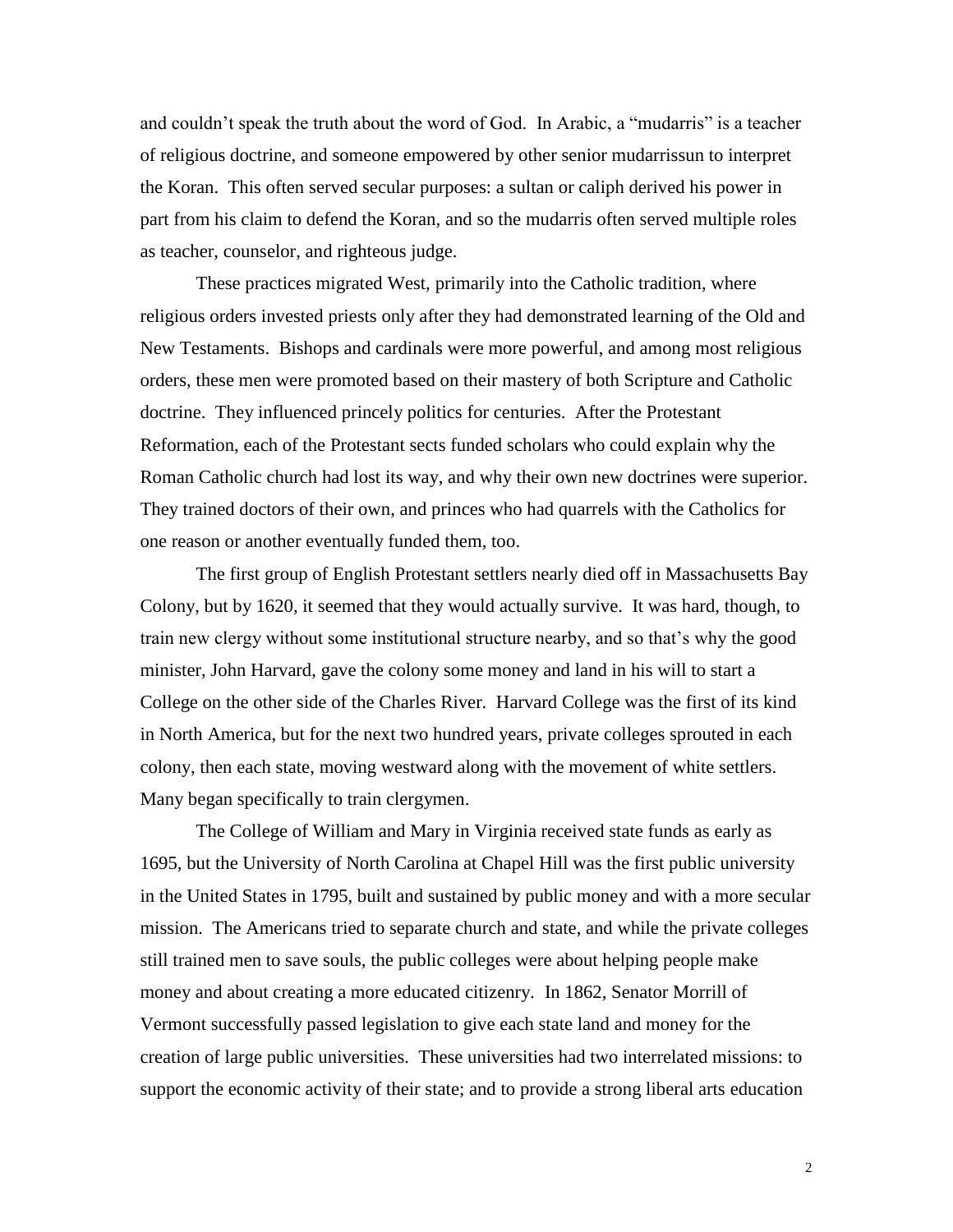to as many qualified citizens as possible. Their mascots also said a lot about them: Wisconsin has badgers, Michigan has wolverines, Texas has longhorns, Oregon has ducks, Washington has huskies, and California had bears, or at least it did in 1868.

\* \* \* \* \*

By the late  $19<sup>th</sup>$  century, however, higher education was fundamentally changing, due in part to the intellectual revolutions that were understood to be a part of the Enlightenment and Reformation. Surprisingly, the Roman Catholic Church was an unwitting early participant in both: Easter is a "moveable feast," a holy day that changes from year to year, to be pegged to the first Sunday after the full moon following the vernal equinox. But it's tricky to find the vernal equinox, because it too is a moving target, changing from year to year, as the earth year was an annoying 365.24 days long. Wanting to be correct for this most important holiday, the Church encouraged early astronomers to look to the heavens to find the right day for the vernal equinox for any given year. Looking at the stars must have been endlessly fascinating, though, before city lights, and as Yogi Berra once said, "You can see a lot just by watching." With cool new instruments like the telescope, you can see that some bodies move around others, that those bright big things in the sky are planets and not stars, that some of those planets have moons moving around them, that they all seemed to be moving around the Sun, and that the Earth might also be moving around the Sun, too. To a good Catholic doctor, though, all these facts were more than a little troubling, because Catholic doctrine had long insisted that the Earth was stable, everything moving around *it*. For hundreds of years, the Church had insisted that this was an "infallible" doctrine rooted in Holy Scripture, and so when astronomers said different, much more was at stake than astronomy. This was heresy. Heads would roll. Protestants pointed to the Church"s hostile reaction as a sign that the Church was more interested in preserving its power and legitimacy than in upholding the Truth.

The controversy pointed to a more fundamental problem: how do we know what we know? For centuries, "learned men" pored over holy texts to find meaning and insight about the world, as if all there was to know was already written by the hand of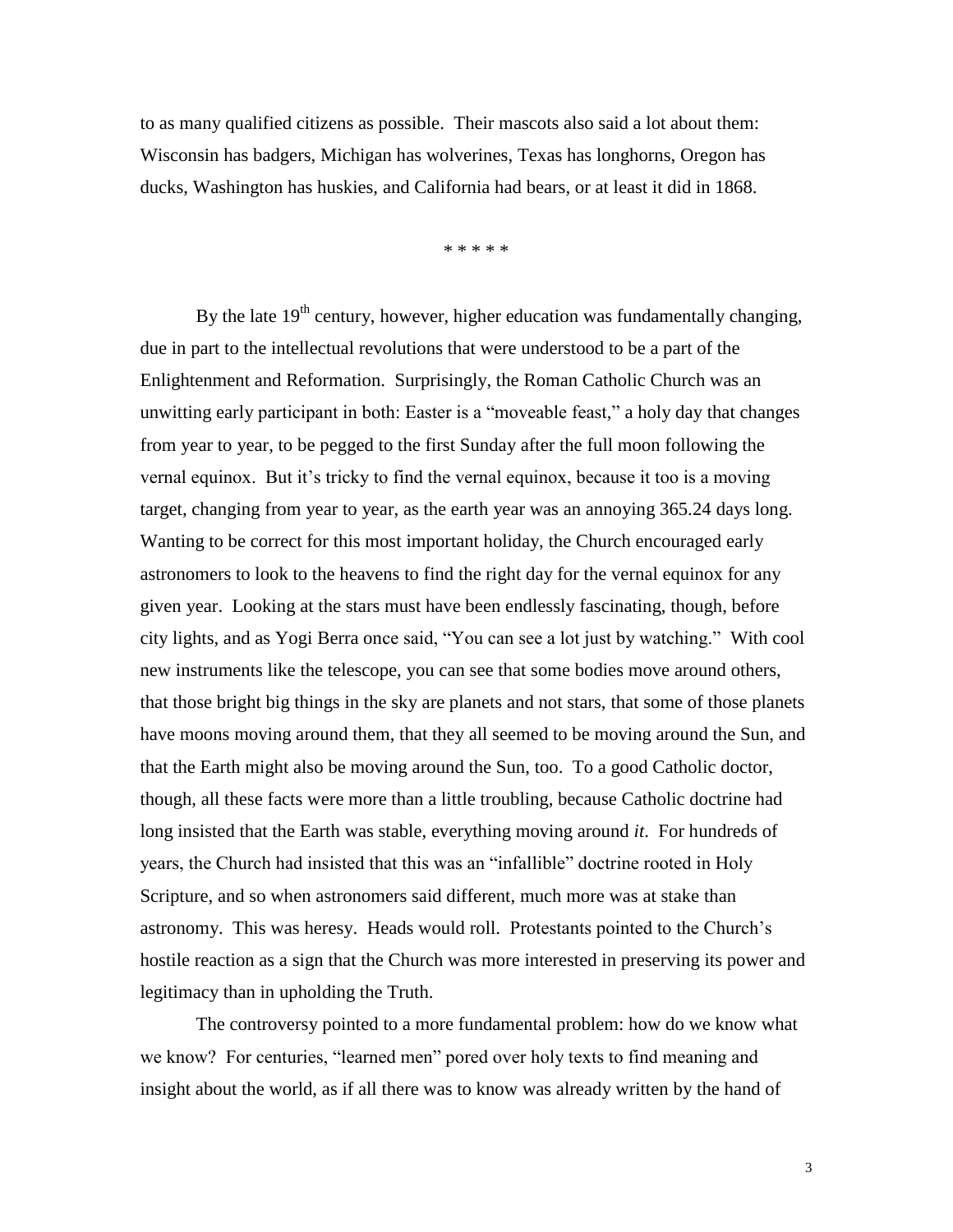God, and all that was needed was simply accurate interpretation of the Word followed by enforcement of God"s law. Things like the telescope and the microscope would challenge all of this, and yet some of the most radical new theories just involved lots and lots of watching. For example, when Charles Darwin published *The Origin of Species* in 1859, Protestants *and* Catholics freaked out, because here was a theory based on thousands of meticulous observations, one that suggested an evolutionary process through which all creation changed and took their current forms. *Every* living thing "moved" and changed on this Earth over time. In *Genesis*, on the fifth day of creation, "God said, "Let the waters bring forth abundantly the moving creature that hath life, and fowl that may fly above the earth in the open firmament of heaven." And God created great whales, and every living creature that moveth, which the waters brought forth abundantly, after their kind, and every winged fowl after his kind: and God saw that it was good." It does *not* say that God created a nutrient soup from which badgers, wolverines, longhorns, ducks, huskies, bears, and Gauchos all evolved over bazillions of years—it just says "one day." What gives, who is right, and what the heck is going on? What does this have to do with getting a Ph.D.?

\* \* \* \* \*

Nowadays, you cannot get a Ph.D. by claiming that the Earth is the center of the universe, by affirming that God created everything Himself, "after their kind," Adam from dirt, his wife from his rib, and that all of this is so because Truth lies in Holy Scripture. You cannot get a Ph.D. by memorizing the Bible chapter and verse. Alas, you would have no luck even at a Catholic university.

Nowadays, if you want a Ph.D., you must learn everything scholars already know about a given field of knowledge, then *add* to it through your own *original* observations and analysis. The German-speaking states were an important birthplace for the Protestant Reformation, and by the late  $19<sup>th</sup>$  century, the German universities developed the core of the modern, research-based doctoral degree. The basic assumptions are that human knowledge is not static, that what is taken as Truth now might not be Truth tomorrow, that all interpretations are fallible and in need of reassessment, and that everything moves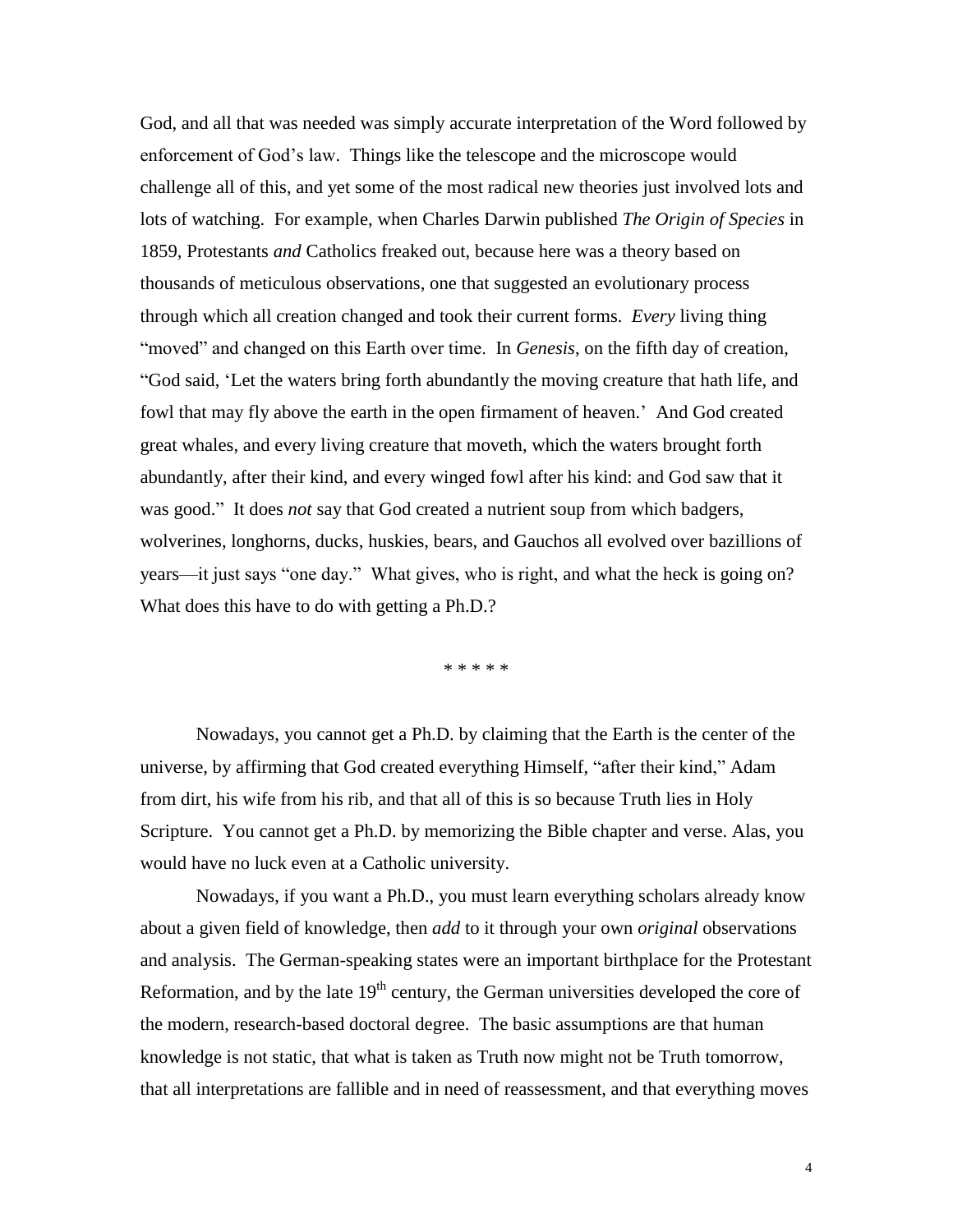and nothing is simply what is seems. The most basic assumptions are that claims about we know must be grounded on what we ourselves can observe, and that all of our observations must be as systemic as humanly possible. A research university is a place of constant revolution, the younger scholars trying to see beyond what the older scholars had worked so hard to see themselves. One of my favorite professors, quoting a 19<sup>th</sup> century German, said that the best students honor their teachers by going beyond them it"s as if the older generation of scholars *encourages* revolutionary ways of thinking, even when it challenges their own life's work. The American research university is a kinetic, dangerous, and exciting place, and the ideas generated here have the potential to save and ruin the world.

New Ph.D. candidates are initiated slowly, and the first two or three years of their doctoral programs consist of small seminars with professors where they learn the state of their academic field. What do we know and how do we know it? "Method" is a compound word that means, literally, "boundary" and "path": in agricultural economies, farmers fenced off or built paths around their fields, to show visually what was theirs and also to get from here to there. Modern scholars use a mind-boggling array of different methods to define *their* fields: qualitative social scientists talk to people or inflict surveys on them, trying to analyze what they say, and glean meaning from their collective replies; quantitative social scientists look at large amounts of data about groups of people, to explain why some die earlier than others, or why some are richer than others, or why they behave this way or that way; historians sift through the objects and records that people leave behind, to say something new about how they lived; archaeologists and paleontologists dig, modern astronomers use Really Big Telescopes with Super Fast Computers, and marine biologists dissect and catalog funky sea sponges to see how these blobs make eyes. Their findings are presented to a new generation of scholars interested in people, relics, stars, and blobs, and a few of them really will make an original scholarly contribution, see and show more than what was already seen or shown, get their Ph.D.s, and repeat the cycle.

I say a few because it truly is a few: at most modern research universities, only a handful of applicants are admitted, then only a fraction of those admitted actually finish their doctorates, and then only a handful of those will get jobs at major research

5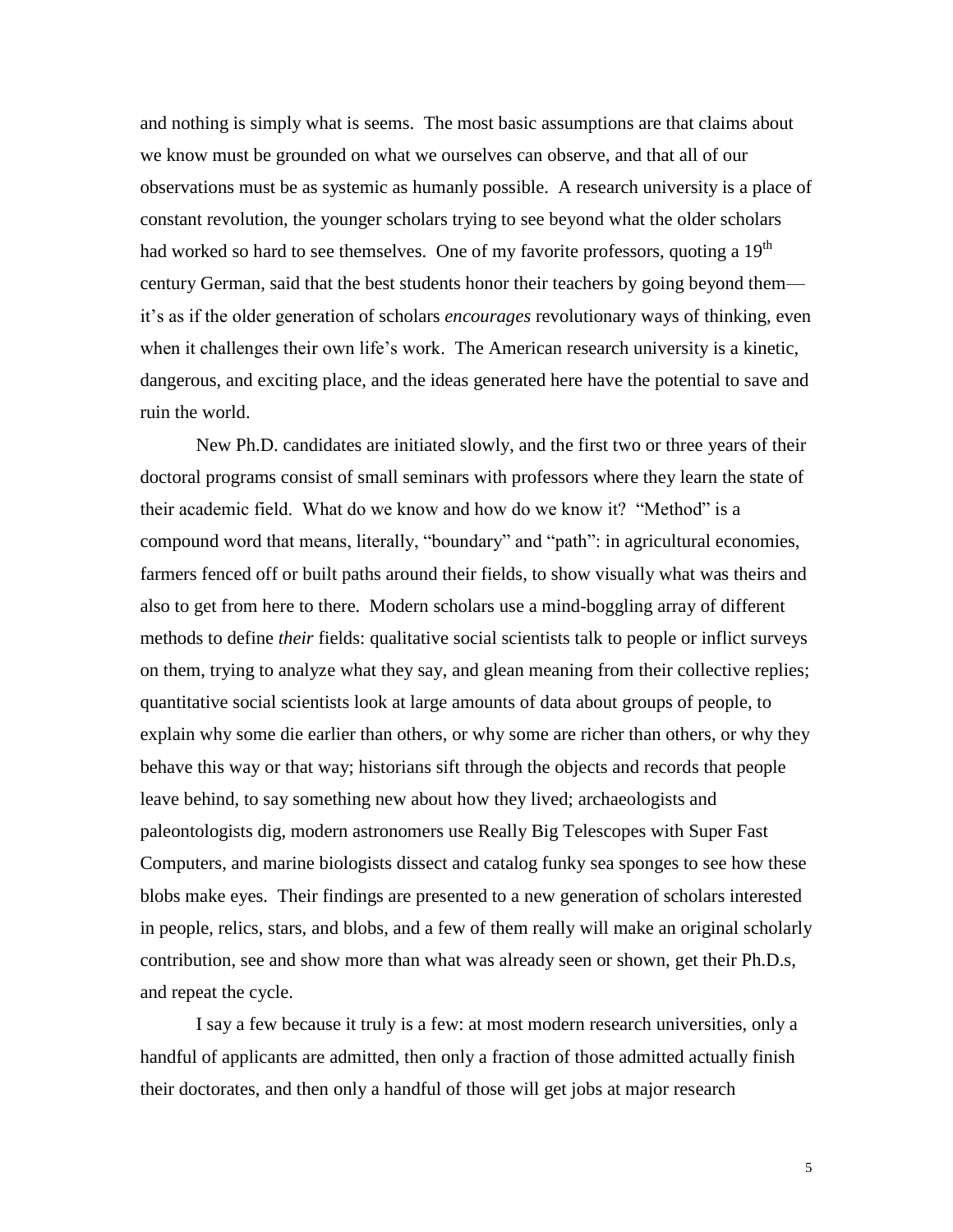universities. It's really, really hard to show "demonstrated ability by original research," which is what the University of California doctoral diploma says. After two or three years of seminars, each requiring about a book or two per week and a monster research paper at the end, there are typically "field exams," both written and oral, that test one"s comprehensive mastery of an academic field and of its leading intellectual debates. An oral field exam is you standing in front of four professors who throw questions at you about things you really hadn't thought of, not because you're unprepared, because it's not always possible to think of *everything* in advance.

Even if you survive these exams, there is the doctoral dissertation, a huge thing in the humanities and social sciences and in every way complicated. It distills the state of the field, the specific research question you"ve decided to tackle, the methodology you used to collect your evidence, the evidence itself, then more of it and still more of it, until finally, you reach your well-argued conclusions. Four senior professors at your university must sign the "signature page," which verifies that your work was indeed an original scholarly contribution to the best of their knowledge and expertise. Unless they stake their *own* scholarly reputation on your work, in writing, *you* ain"t Phinished. My dissertation was a five hundred page behemoth that took me four years to complete. I gained twenty pounds. I"m exhausted just reliving it now. Thank God I don"t have to go through that again.

\* \* \* \* \*

Every research professor at UCSB has a Ph.D. This is a major research university, and to get a job here, a candidate for Assistant Professor often had to beat out fifty to a hundred or more other candidates, all with Ph.D.s. Once younger scholars get a job as an "Assistant Professor," they have five to seven years to publish scholarly works that are "blind reviewed," that is, reviewed by senior scholars in their respective fields who agreed that their work was sufficiently original to warrant publication. (It's "blind" because the reviewer doesn"t know the identity of the author and vice versa, and scholarly journals and book publishers all keep a ready list of blind reviewers for all incoming submissions, most of which are rejected.) Blind review can be totally brutal,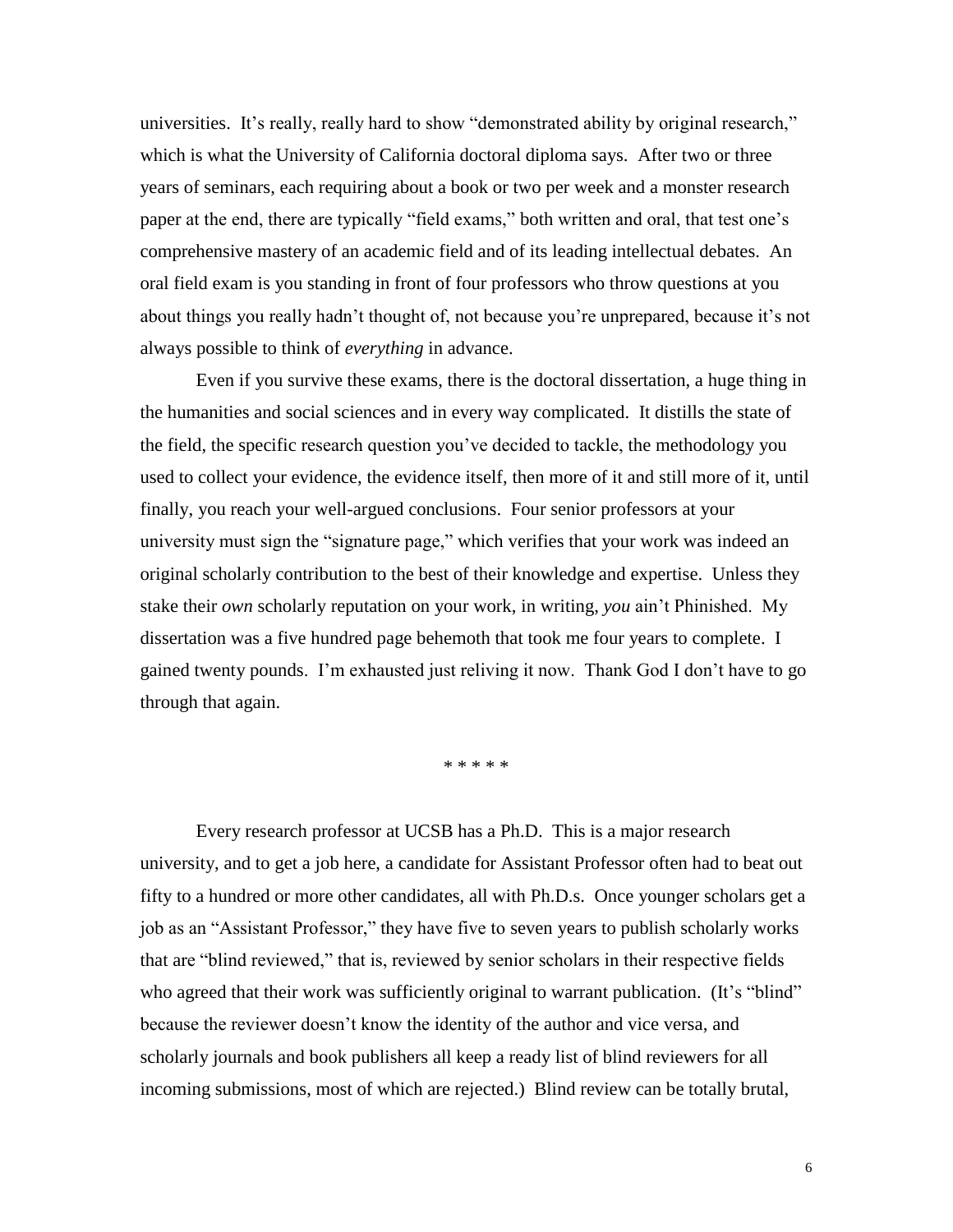but without a substantial amount of blind reviewed publications, there is virtually no chance in hell that an "Assistant Professor" will become an "Associate Professor." By definition, an Associate Professor is someone who has demonstrated "superior intellectual attainment, as evidenced both in teaching and in research or other creative achievement."

How do we know that such a thing was attained? Well, to get at part of that question, the University asks seven or eight senior scholars in your field (not from your University) what they think of all of your publications—and you don"t get to pick who they are. To become a tenured Associate Professor, a clear majority of your external reviewers, your Department, your Dean, an ad hoc committee of scholars at your University, a standing Academic Senate Committee, the Executive Vice Chancellor, and the Chancellor need to agree that you should be tenured. A good chunk of Assistant Professors will either leave or not make it through this process.

Scholars moving from Associate to Full Professor must subject themselves to "external review" once more: promotion to Full "requires an accomplished record that is judged to be excellent within the larger discipline or field." The University asks yet another group of senior scholars, please, tell us if Professor Thomas' research makes her an intellectual leader in her field. Once again, Professor Thomas" Department, her Dean, an ad hoc committee of scholars at her University, a standing Academic Senate Committee, the Executive Vice Chancellor, and the Chancellor must agree to her promotion to Full. Unless they substantially agree, she"s not a Full Professor, despite her many prayers to God. It's all so vexing.

\* \* \* \* \*

A very large majority of people who complete their Ph.D.s will not get jobs as professors at major research universities. Some of this is due to simple math: there are too many Ph.D.s and not enough jobs. Still, the Ph.D. is a good idea, because anyone who's been through a doctoral program has skills that 99% of people in the world will not have. In some fields, Ph.D.s working outside the academic world make much more money than Ph.D.s in University settings. A super nerdy geeky person who can figure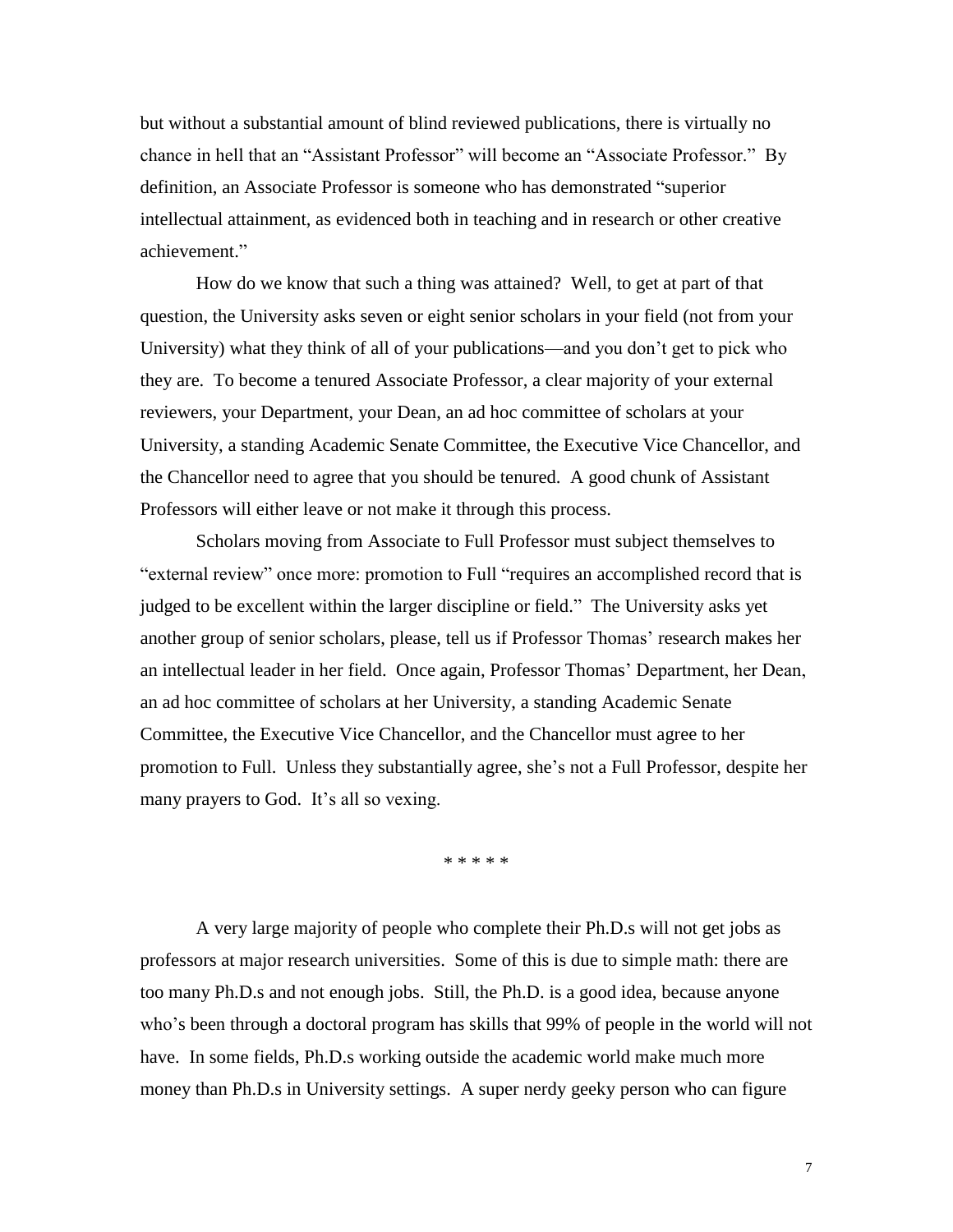out how to frame and to research a multi-faceted problem is unusually valuable to a wide range of complex organizations, including government agencies, private corporations, philanthropies, museums, financial institutions, and so on. All of these organizations have very good reasons to hire teams of super geeky people who can help them direct others to solve the most compelling issues that they face. Oh, there are stories of Ph.D.s who drive cabs or buses, but these stories are amusing because they tend to be rare. Super nerdy Ph.D.s in the sciences do quite well financially, as do many Ph.D.s in the social sciences and humanities.

One should be careful, though. The great French philosopher, Jean-Jacques Rousseau, once said that a man who spends his life inside a library, poring over books and musty learning, or tinkering in a dangerous laboratory when the day is beautiful and the flowers blooming—that man is a depraved man. There might be something very wrong with such a person. Sure, such people can come out of this learned and scholarly and great and useful, but creepy things can happen during this process, too. How many weird professors do I know: the guy who habitually picks his nose and farts without a care, the woman who passes you in the hall and says not a hello even when you do, the man who forgets every appointment and is never on time, the guy who says creepy or lecherous things to random people, the woman who screams habitually at her faculty colleagues, the department staff, small children, and pets. You probably know some weird professors, too, but hey, if *you* spent 10% of *your* life getting a Ph.D. and then another 20% worrying about becoming a Full Professor, you might turn really weird, too. And for what? To live with the very real possibility that some dopey graduate student might prove your life"s work all wrong anyway. A professor at the University of California is by definition abnormal, if only because there"s nothing normal about joining or remaining within the intellectual culture of a major research university.

But I *love* being a professor. It's the best job in the world. I get to spend hours reading and writing, and I thoroughly enjoy teaching, too. (Grading sucks.) I like travelling to academic conferences and hearing about other people"s work, and I feel as though I"m constantly learning new and stimulating things. After spending hours, days, and months on my research projects, it's a wonderful thing to see my books and articles published, to see my ideas praised, criticized, torn apart, and built upon. I apply for